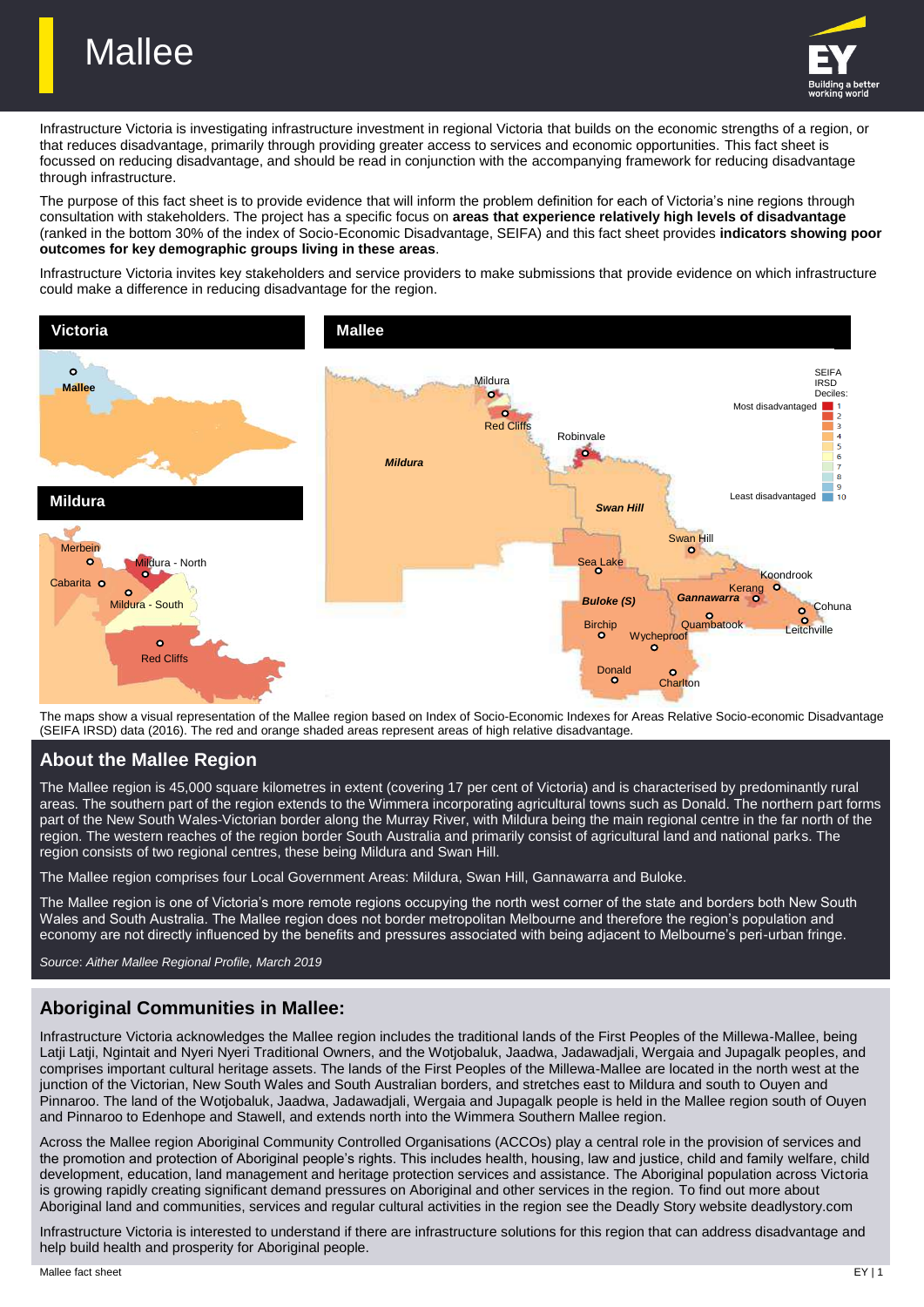

# **Disadvantage in Buloke, Ganawarra and Swan Hill**

All local government areas in the Mallee region have towns experiencing high levels of disadvantage (e.g. Birchip, Charlton, Donald, Cohuna, Kerang, Swan Hill), with Robinvale being one of the most disadvantaged towns in the state. Most of the smaller towns are declining in population size. However, there is some population growth occurring in larger towns such as Cohuna, Kerang and Swan Hill.

While Robinvale features a younger age profile, compared to the Victorian state average, all other towns have a much proportion of older people.

In all of these disadvantaged towns, there is a significant proportion of households that had no access to the internet in 2016. They also have indicators showing poor health outcomes with the rate of preventable hospitalisations being significantly higher than the Victorian average

In Robinvale the proportion of school leavers aged between 14 and 25 years not in the workforce or in education and training is double the state average.

## **Demographics – Buloke, Ganawarra and Swan Hill**

Below is a selection of demographic statistics for the region. Evidence shows that for some key population groups (such as young children, students leaving school, older people, people with disabilities), if access to services is improved it can improve their life outcomes. For this reason, IV is focussing additional attention on a number of vulnerable groups.

| <b>LGA</b>                                                 | <b>Buloke</b>                                                         | Swan Hill<br>Gannawarra                                                          |                        |                                                            |                                 |                             |
|------------------------------------------------------------|-----------------------------------------------------------------------|----------------------------------------------------------------------------------|------------------------|------------------------------------------------------------|---------------------------------|-----------------------------|
| SA <sub>2</sub><br>[UCL town]                              | <b>Buloke [Birchip,</b><br>Charlton, Donald, Sea<br>Lake, Wycheproof] | <b>Gannawarra [Barham -</b><br>Koondrook, Cohuna,<br>Leitchville,<br>Quambatook] | <b>Kerang [Kerang]</b> | <b>Robinvale</b><br>[Robinvale]                            | <b>Swan Hill</b><br>[Swan Hill] | <b>Victorian</b><br>Average |
|                                                            |                                                                       |                                                                                  |                        |                                                            |                                 |                             |
| Remoteness<br>classification                               | Regional towns<br>$-$ remote <sup><math>\wedge</math></sup>           | Reginal towns - remote^                                                          | Regional town          | Regional town<br>$-$ remote <sup><math>\wedge</math></sup> | Regional<br>centre              |                             |
| Population                                                 | $6,202 \perp$                                                         | 6,653 $1$                                                                        | 3,890 ↑                | $3.313 \perp$                                              | 10,907 1                        | 5,926,624 ↑                 |
|                                                            |                                                                       |                                                                                  |                        |                                                            |                                 |                             |
| $0 - 4$ years old                                          | 4%                                                                    | 5%                                                                               | 5%                     | 7%                                                         | 7%                              | 6%                          |
| $5 - 14$ years old                                         | 12%                                                                   | 11%                                                                              | 11%                    | 14%                                                        | 12%                             | 12%                         |
| $15 - 24$ years old                                        | 9%                                                                    | 10%                                                                              | 10%                    | 12%                                                        | 13%                             | 13%                         |
| $25 - 64$ years old                                        | 47%                                                                   | 47%                                                                              | 45%                    | 53%                                                        | 48%                             | 53%                         |
| Over <sub>65</sub>                                         | 28%                                                                   | 27%                                                                              | 29%                    | 15%                                                        | 20%                             | 16%                         |
|                                                            |                                                                       |                                                                                  |                        |                                                            |                                 |                             |
| Over 75 Living<br>Alone                                    | 31%                                                                   | 29%                                                                              | 32%                    | 27%                                                        | 34%                             | 27%                         |
| Requires assistance<br>with daily living                   | 7%                                                                    | 6%                                                                               | 8%                     | 5%                                                         | 6%                              | 5%                          |
| Disability pension<br>$(15 - 64)^*$                        | 10%                                                                   | 10%                                                                              |                        | 8%                                                         |                                 | 5%                          |
| Aged pension*                                              | 64%                                                                   | 71%                                                                              |                        | 69%                                                        |                                 | 63%                         |
| Single parent<br>families                                  | 12%                                                                   | 10%                                                                              | 15%                    | 16%                                                        | 17%                             | 15%                         |
| Aboriginal and<br><b>Torres Strait</b><br><b>Islanders</b> | 1%                                                                    | 2%                                                                               | 2%                     | 8%                                                         | 4%                              | $1\%$                       |
| Low English<br>proficiency                                 | 0%                                                                    | 0%                                                                               | $0\%$                  | 9%                                                         | 2%                              | 4%                          |
| Social housing*                                            | 3%                                                                    | 3%                                                                               |                        |                                                            | 7%                              | 4%                          |

Sources: ABS Census, PHIDU

↑↓: Population change between 2011 and 2016

\* Statistics are taken from the LGA that the town sits in

^ remote - over 60 minutes from a regional city or centre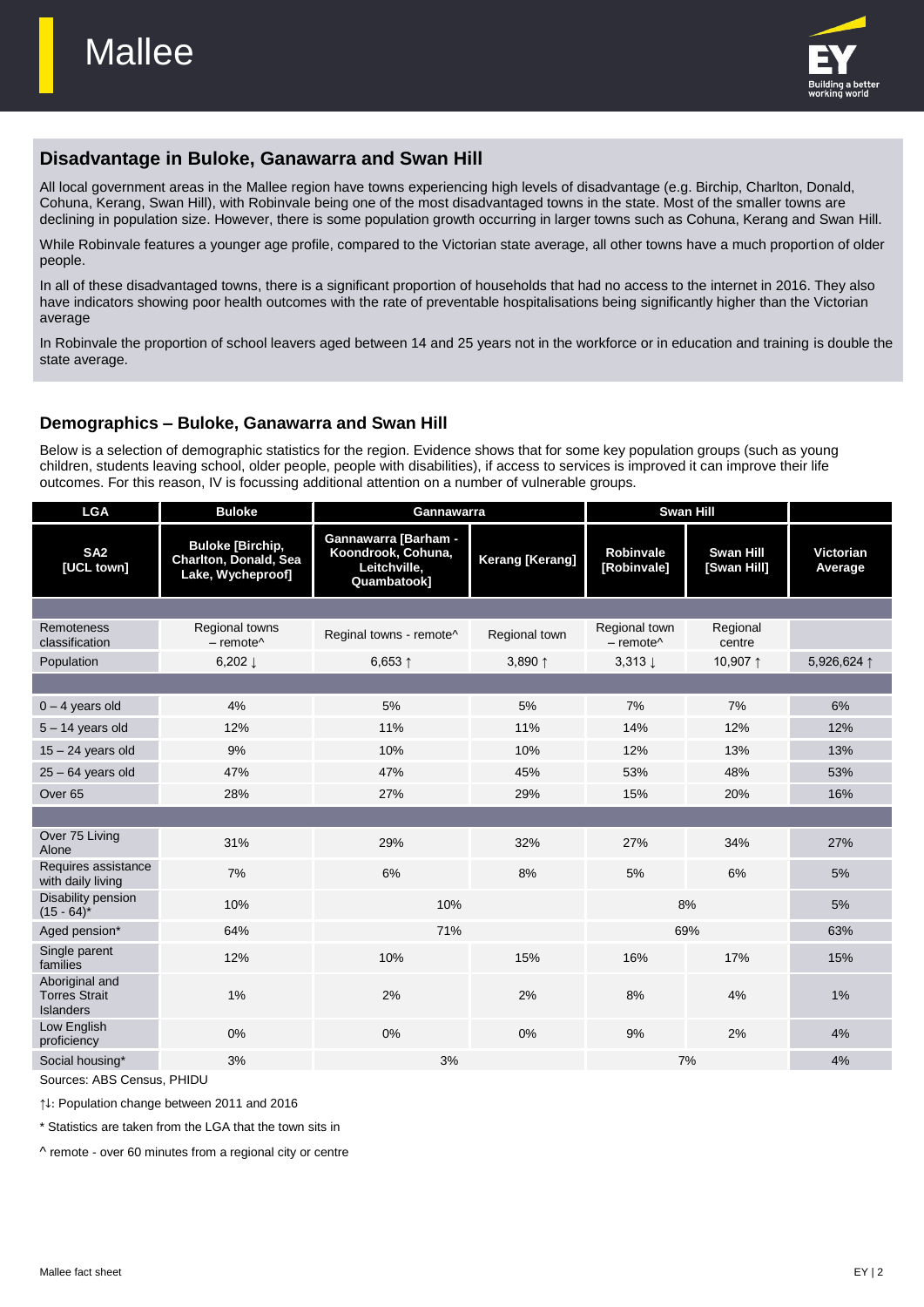

## **Outcomes – Buloke, Ganawarra and Swan Hill**

Below are a range of indicators that demonstrate the types and levels of disadvantage for key demographic groups in the region's most disadvantaged areas. See the Appendix for further information on indicators.

| <b>LGA</b>                                                                      | <b>Buloke</b>                                                         |                                                                                 | Gannawarra             | <b>Swan Hill</b>                |                                 |                |
|---------------------------------------------------------------------------------|-----------------------------------------------------------------------|---------------------------------------------------------------------------------|------------------------|---------------------------------|---------------------------------|----------------|
| SA <sub>2</sub><br>[UCL town]                                                   | <b>Buloke [Birchip,</b><br>Charlton, Donald, Sea<br>Lake, Wycheproof] | Gannawarra<br>[Barham -<br>Koondrook,<br>Cohuna,<br>Leitchville,<br>Quambatook] | <b>Kerang [Kerang]</b> | <b>Robinvale</b><br>[Robinvale] | <b>Swan Hill</b><br>[Swan Hill] | Vic<br>Average |
| Place-based disadvantage                                                        |                                                                       |                                                                                 |                        |                                 |                                 |                |
| SEIFA IRSD Decile (1-10)                                                        | 3                                                                     | 3                                                                               | $\overline{2}$         | $\mathbf{1}$                    | 3                               | 5              |
| <b>ICT Indicator</b>                                                            |                                                                       |                                                                                 |                        |                                 |                                 |                |
| No Internet Access                                                              | 31%                                                                   | 29%                                                                             | 32%                    | 38%                             | 27%                             | 17%            |
| <b>Transport</b>                                                                |                                                                       |                                                                                 |                        |                                 |                                 |                |
| Public Transport access*                                                        | 7%                                                                    |                                                                                 | 9%                     |                                 | 38%                             | 51%            |
| No Car                                                                          | 6%                                                                    | 4%                                                                              | 7%                     | 9%                              | 8%                              | 8%             |
| <b>Early Years/Children</b>                                                     |                                                                       |                                                                                 |                        |                                 |                                 |                |
| Kindergarten enrolment*^                                                        | 95%                                                                   |                                                                                 | 94%                    |                                 | 87%                             | 93%            |
| Developmentally vulnerable<br>children                                          | 17%                                                                   | 10%                                                                             | 9%                     | 15%                             | 16%                             | 10%            |
| Children in jobless families*                                                   | 11%                                                                   |                                                                                 | 12%                    |                                 | 13%                             | 11%            |
| <b>Young People</b>                                                             |                                                                       |                                                                                 |                        |                                 |                                 |                |
| School leavers (14 - 25<br>years old) not in labour<br>force/training/education | 2%                                                                    | 3%                                                                              | 4%                     | 6%                              | 3%                              | 3%             |
| Early school leavers (20 -<br>30 years old) not finishing<br>year 12            | 29%                                                                   | 37%                                                                             | 38%                    | 27%                             | 31%                             | 17%            |
| <b>Health</b>                                                                   |                                                                       |                                                                                 |                        |                                 |                                 |                |
| GP per 1,000 population*                                                        | 1.3                                                                   |                                                                                 | 1.1                    |                                 | 1.2                             | 1.2            |
| Life expectancy - male*                                                         | 76.9                                                                  |                                                                                 | 78.5                   |                                 | 77.3                            | 79             |
| Life expectancy - female                                                        | 83.8                                                                  |                                                                                 | 84.6                   |                                 | 83.7                            | 84             |
| Poor dental health*                                                             | 8%                                                                    |                                                                                 | 4%                     |                                 | 6%                              | $5%$           |
| Satisfaction with health*                                                       | 84%                                                                   |                                                                                 | 84%                    |                                 | 84%                             | 84%            |
| Preventable hospitalisations<br>per 1,000 population*                           | 43.7                                                                  |                                                                                 | 47.3                   |                                 | 39.2                            | 28.5           |
| Mental health clients per<br>$1,000*$                                           | 11.8                                                                  |                                                                                 | 14.9                   |                                 | 17.9                            | 14.5           |
| <b>Households</b>                                                               |                                                                       |                                                                                 |                        |                                 |                                 |                |
| <b>Rental stress</b>                                                            | $3%$                                                                  | 4%                                                                              | $7\%$                  | 10%                             | 10%                             | $9\%$          |
| Homelessness per 1,000*                                                         | 1.3                                                                   |                                                                                 | 1.7                    |                                 | 7.9                             | 3.3            |
| <b>Crime</b>                                                                    |                                                                       |                                                                                 |                        |                                 |                                 |                |
| Offence rate per 100,000*                                                       | 3,733                                                                 |                                                                                 | 5,388                  |                                 | 11,810                          | 7,422          |
| <b>Economic &amp; Financial</b>                                                 |                                                                       |                                                                                 |                        |                                 |                                 |                |
| Government support as<br>main income source*                                    | 33%                                                                   |                                                                                 | 33%                    |                                 | 33%                             | 26%            |
| Unemployment rate                                                               | 4%                                                                    | 4%                                                                              | $6\%$                  | 7%                              | $5\%$                           | $7\%$          |
| Labour participation rate                                                       | 54%                                                                   | 56%                                                                             | 50%                    | 52%                             | 59%                             | 60%            |
| Individual income under<br>\$400/week                                           | 29%                                                                   | 29%                                                                             | 26%                    | 23%                             | 22%                             | 25%            |
| Young people receiving<br>unemployment benefit*                                 | 4%                                                                    |                                                                                 | 3%                     |                                 | 4%                              | 3%             |
| People receiving<br>unemployment benefit long<br>term <sup>*</sup>              | 6%                                                                    |                                                                                 | 6%                     |                                 | $5\%$                           | 4%             |

<sup>2</sup> 2 standard deviations from state average (~bottom 2.5%) <sup>1</sup> 1 standard deviation from state average (~bottom 16%)

\*Statistics are taken from the LGA that the town sits in ^May be more than 100 per cent due to enrolments from outside the local population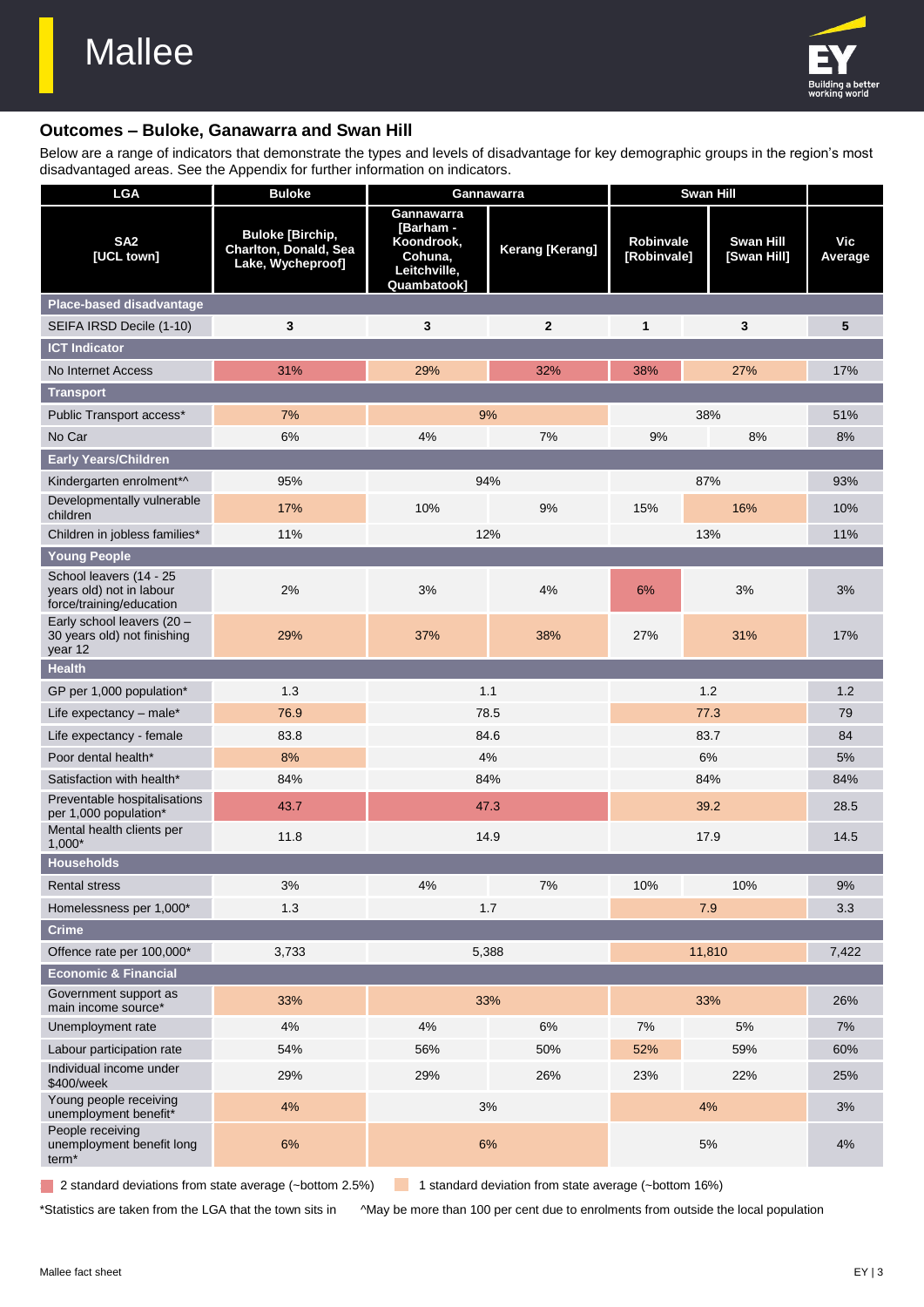

# **Disadvantage in Mildura**

The regional City of Mildura and the surrounding smaller towns of Merbein, Cabarita and Redcliffs are all experiencing population growth as well as high levels of disadvantage. Unlike many other disadvantaged towns across the Victoria, these places are not aging, with the age profile being similar to the state average.

In the northern part of Mildura almost one in four families are single parent families. Mildura and the nearby towns also have a much higher proportion of Aboriginal people.

There are number of poor outcomes for young people in Mildura and the surrounding towns, with a much higher proportion of young people not in work or learning and a significant proportion of people aged under 30 years who have not completed year 12. Access to the internet is poor and the proportion of people who are clients of mental health services is much higher than the state average. The proportion of people receiving unemployment benefits long term is double the state average.

## **Demographics – Mildura**

Below is a selection of demographic statistics for the region. Evidence shows that for some key population groups (such as young children, students leaving school, older people, people with disabilities), if access to services is improved it can improve their life outcomes. For this reason, IV is focussing additional attention on a number of vulnerable groups.

| <b>LGA</b>                                          | <b>Mildura</b>                 |                              |                              |                                |                      |
|-----------------------------------------------------|--------------------------------|------------------------------|------------------------------|--------------------------------|----------------------|
| SA <sub>2</sub><br>[UCL town]                       | Merbein [Cabarita,<br>Merbein] | Mildura - North<br>[Mildura] | Mildura - South<br>[Mildura] | <b>Red Cliffs [Red Cliffs]</b> | Victorian<br>Average |
|                                                     |                                |                              |                              |                                |                      |
| <b>Remoteness</b><br>classification                 | Regional towns                 | Regional city                |                              | Regional town                  |                      |
| Population                                          | 4,773↑                         | 18,065 ↑                     | 14,552 ↑                     | 5,878 ↑                        | 5,926,624 1          |
|                                                     |                                |                              |                              |                                |                      |
| $0 - 4$ years old                                   | 6%                             | 7%                           | 6%                           | 6%                             | 6%                   |
| $5 - 14$ years old                                  | 13%                            | 12%                          | 12%                          | 13%                            | 12%                  |
| $15 - 24$ years old                                 | 12%                            | 13%                          | 12%                          | 12%                            | 13%                  |
| $25 - 64$ years old                                 | 50%                            | 50%                          | 49%                          | 51%                            | 53%                  |
| Over <sub>65</sub>                                  | 19%                            | 18%                          | 20%                          | 18%                            | 16%                  |
|                                                     |                                |                              |                              |                                |                      |
| Over 75 Living<br>Alone                             | 22%                            | 31%                          | 31%                          | 33%                            | 27%                  |
| <b>Requires</b><br>assistance with<br>daily living  | 7%                             | 7%                           | 7%                           | 6%                             | 5%                   |
| Disability pension<br>$(15 - 64)^*$                 | 9%                             |                              |                              |                                |                      |
| Aged pension*                                       |                                | 73%                          |                              |                                | 63%                  |
| Single parent<br>families                           | 16%                            | 24%                          | 18%                          | 17%                            | 15%                  |
| Aboriginal and<br><b>Torres Strait</b><br>Islanders | 4%                             | 5%                           | 4%                           | 3%                             | 1%                   |
| Low English<br>proficiency                          | 1%                             | 3%                           | 3%                           | 1%                             | 4%                   |
| Social housing*                                     |                                | 6%                           |                              |                                | 4%                   |

Sources: ABS Census, PHIDU

↑↓:: Population change between 2011 and 2016

\* Statistics are taken from the LGA that the town sits in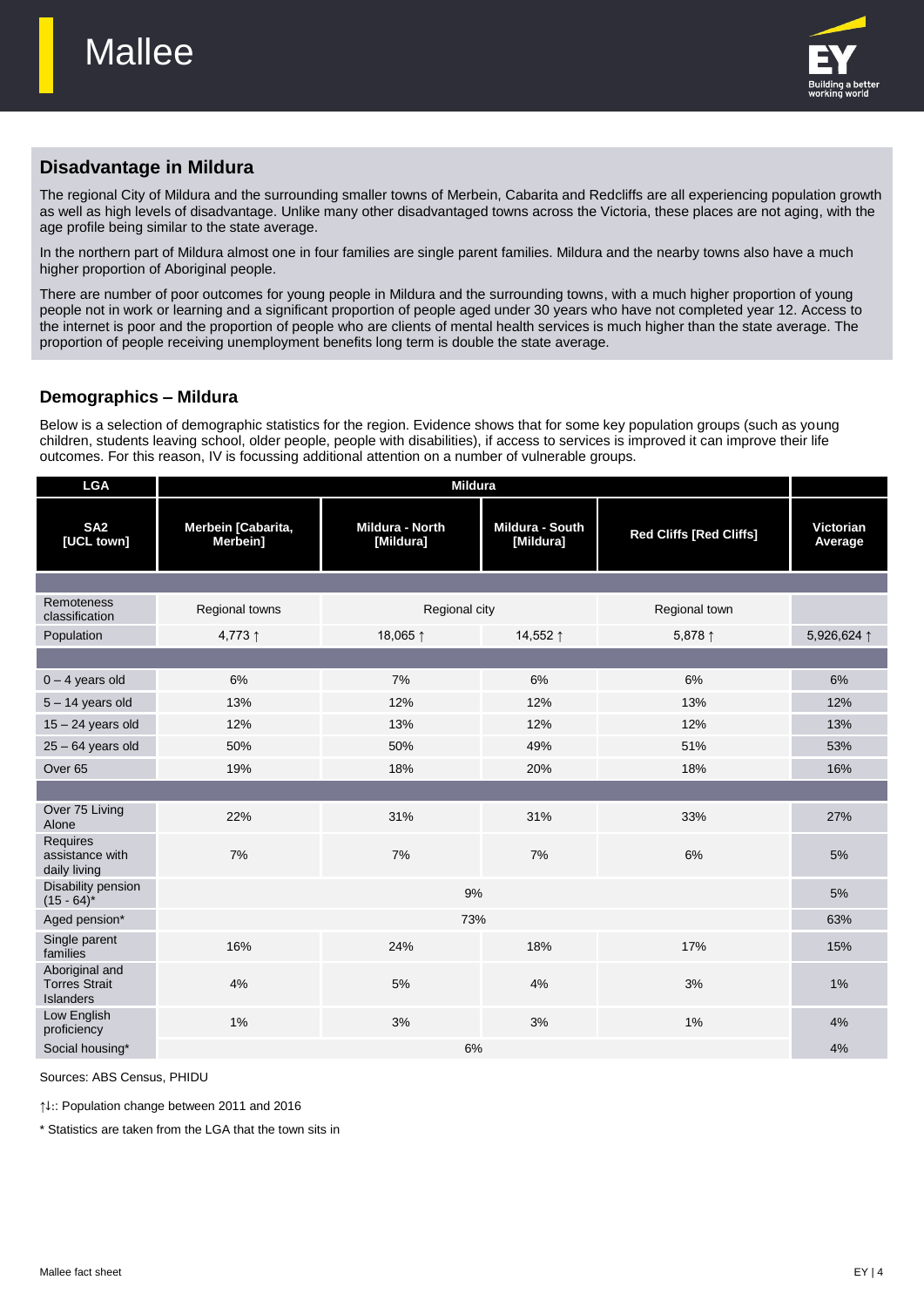

#### **Outcomes – Mildura**

Below are a range of indicators that demonstrate the types and levels of disadvantage for key demographic groups in the region's most disadvantaged areas. See the Appendix for further information on indicators.

| <b>LGA</b>                                                                      | <b>Mildura</b>                 |                              |                           |                                   |                    |
|---------------------------------------------------------------------------------|--------------------------------|------------------------------|---------------------------|-----------------------------------|--------------------|
| SA2 [UCL town]                                                                  | Merbein [Cabarita,<br>Merbein] | Mildura - North<br>[Mildura] | Mildura - South [Mildura] | <b>Red Cliffs [Red</b><br>Cliffs] | <b>Vic Average</b> |
| Place-based disadvantage                                                        |                                |                              |                           |                                   |                    |
| SEIFA IRSD Decile (1-10)                                                        | 3                              | 1                            | 3                         | $\mathbf{2}$                      | 5                  |
| <b>ICT Indicator</b>                                                            |                                |                              |                           |                                   |                    |
| No Internet Access                                                              | 26%                            | 27%                          | 25%                       | 27%                               | 17%                |
| <b>Transport</b>                                                                |                                |                              |                           |                                   |                    |
| Public Transport access*                                                        |                                |                              | 53%                       |                                   | 51%                |
| No Car                                                                          | 5%                             | 10%                          | 7%                        | 6%                                | $8%$               |
| Early Years/Children                                                            |                                |                              |                           |                                   |                    |
| Kindergarten enrolment*^                                                        |                                |                              | 89%                       |                                   | 93%                |
| Developmentally<br>vulnerable children                                          | 4%                             | 16%                          | 14%                       | 14%                               | 10%                |
| Children in jobless<br>families*                                                |                                |                              | 17%                       |                                   | 11%                |
| <b>Young People</b>                                                             |                                |                              |                           |                                   |                    |
| School leavers (14 - 25<br>years old) not in labour<br>force/training/education | 6%                             | 6%                           | 4%                        | 5%                                | 3%                 |
| Early school leavers (20 -<br>30 years old) not finishing<br>year 12            | 41%                            | 35%                          | 31%                       | 37%                               | 17%                |
| <b>Health</b>                                                                   |                                |                              |                           |                                   |                    |
| GP per 1,000 population*                                                        |                                |                              | 1.2                       |                                   | 1.2                |
| Life expectancy - male*                                                         |                                |                              | 77.5                      |                                   | 79                 |
| Life expectancy - female*                                                       | 82.8                           |                              |                           |                                   | 84                 |
| Poor dental health*                                                             |                                |                              | 4%                        |                                   | $5%$               |
| Satisfaction with health*                                                       |                                |                              | 81%                       |                                   | 84%                |
| Preventable<br>hospitalisations per 1,000<br>population*                        | 26.2                           |                              |                           |                                   |                    |
| Mental health clients per<br>$1,000*$                                           |                                |                              | 24                        |                                   | 14.5               |
| <b>Households</b>                                                               |                                |                              |                           |                                   |                    |
| <b>Rental stress</b>                                                            | 6%                             | 16%                          | 11%                       | 7%                                | 9%                 |
| Homelessness per 1,000*                                                         |                                |                              | 4.9                       |                                   | 3.3                |
| <b>Crime</b>                                                                    |                                |                              |                           |                                   |                    |
| Offence rate per 100,000*                                                       |                                |                              | 11,547                    |                                   | 7,422              |
| <b>Economic &amp; Financial</b>                                                 |                                |                              |                           |                                   |                    |
| Government support as<br>main income source*                                    |                                |                              | 37%                       |                                   | 26%                |
| Unemployment rate                                                               | 7%                             | 10%                          | $7\%$                     | 7%                                | $7\%$              |
| Labour participation rate                                                       | 59%                            | 53%                          | 56%                       | 57%                               | 60%                |
| Individual income under<br>\$400/week                                           | 26%                            | 26%                          | 25%                       | 24%                               | 25%                |
| Young people receiving<br>unemployment benefit*                                 |                                |                              | 7%                        |                                   | 3%                 |
| People receiving<br>unemployment benefit<br>long term*                          |                                |                              | 8%                        |                                   | 4%                 |

<sup>2</sup> 2 standard deviations from state average (~bottom 2.5%) <sup>1</sup> standard deviation from state average (~bottom 16%)

\*Statistics are taken from the LGA that the town sits in ^May be more than 100 per cent due to enrolments from outside the local population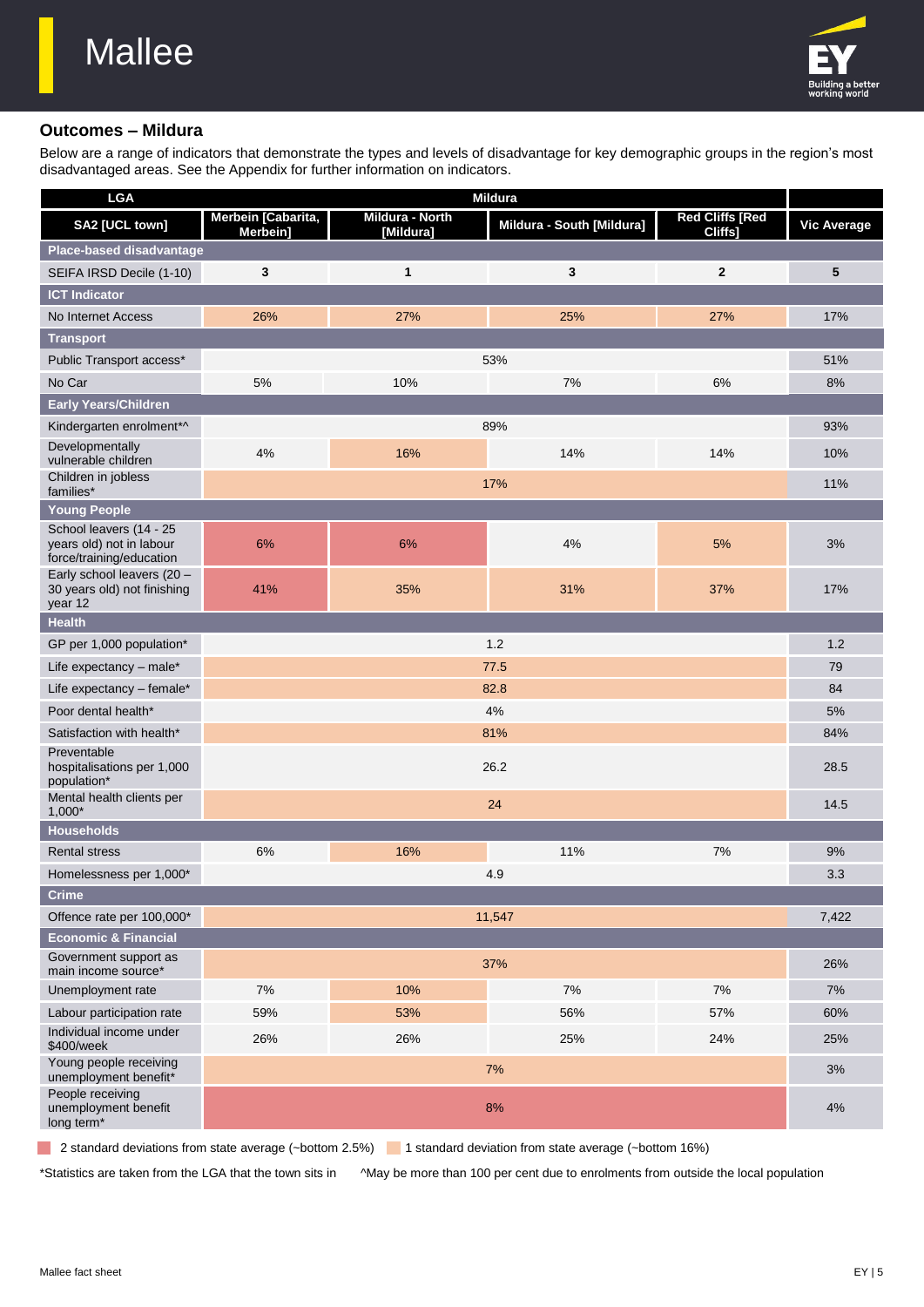

The Victorian Government, through Regional Development Victoria, has establish Regional Partnerships as part of a process for regional stakeholders such as local councils, business and community leaders to engage with Victorian government departments to highlight regional challenges and opportunities.

IV has drawn on initial consultations with stakeholders in the region, including the Regional Partnerships, to develop our understanding of the regions' concerns about infrastructure-related issues that could be impacting on regional disadvantage.

#### **What we have heard from Mallee stakeholders:**

- 1. Primary health provision is not available or accessible to some people in the Mallee, which leads to presentations to hospital that could have been prevented with earlier intervention.
- 2. Transport to employment and training opportunities outside of Mallee's main towns is either non-existent or poorly timetabled.
- 3. Digital connectivity in many areas is either patchy or non-existent.
- 4. Fewer resources are available to provide services to declining rural populations and there are limited public transport options to provide access to services.

## ► **Next steps**

**Mallee** 

**Infrastructure Victoria is now taking submissions from interested stakeholders. Please go to the [IV website](http://www.infrastructurevictoria.com.au/haveyoursay/) to make your submission.**

The submission template includes the following questions.

- ► Have we captured the main issues of disadvantage in your region? If not can you provide further evidence?
- ► Can you provide evidence of an infrastructure barrier that is contributing to poor outcomes in this region? This could include (among other things) barriers related to:
	- o transport,
	- o access to digital services, and
	- o need for new/upgraded facilities.
- ► Do you have ideas for infrastructure solutions to address disadvantage in your region, or exceptional examples of what's working well that could be duplicated in other areas?
- ► Can you provide us with business plans, service plans, program evaluations or other evidence to support your suggested solution?

Submissions close Friday 7 February 2020.

#### **Other areas in the Mallee region with below average SEIFA rankings.**

| Towns in SEIFA Decile of 4 |            |                       |                  |                                 |                                    |  |
|----------------------------|------------|-----------------------|------------------|---------------------------------|------------------------------------|--|
| <b>Region</b>              | <b>LGA</b> | <b>UCL (Town)</b>     | SA <sub>2</sub>  | <b>SA2 Population</b><br>in UCL | <b>SEIFA IRSD</b><br><b>Decile</b> |  |
|                            | Indigo     | Murrayville           | Mildura Region   | 211                             | 4                                  |  |
|                            |            | Ouven                 | Mildura Region   | 1043                            | 4                                  |  |
|                            | Mildura    | Underbool             | Mildura Region   | 183                             | $\overline{4}$                     |  |
| Mallee                     | Swan Hill  | Lake Boga             | Swan Hill Region | 796                             | 4                                  |  |
|                            |            | Manangatang           | Swan Hill Region | 239                             | 4                                  |  |
|                            |            | <b>Nyah</b>           | Swan Hill Region | 251                             | 4                                  |  |
|                            |            | Nyah West             | Swan Hill Region | 467                             | $\overline{4}$                     |  |
|                            |            | <b>Woorinen South</b> | Swan Hill Region | 273                             | 4                                  |  |